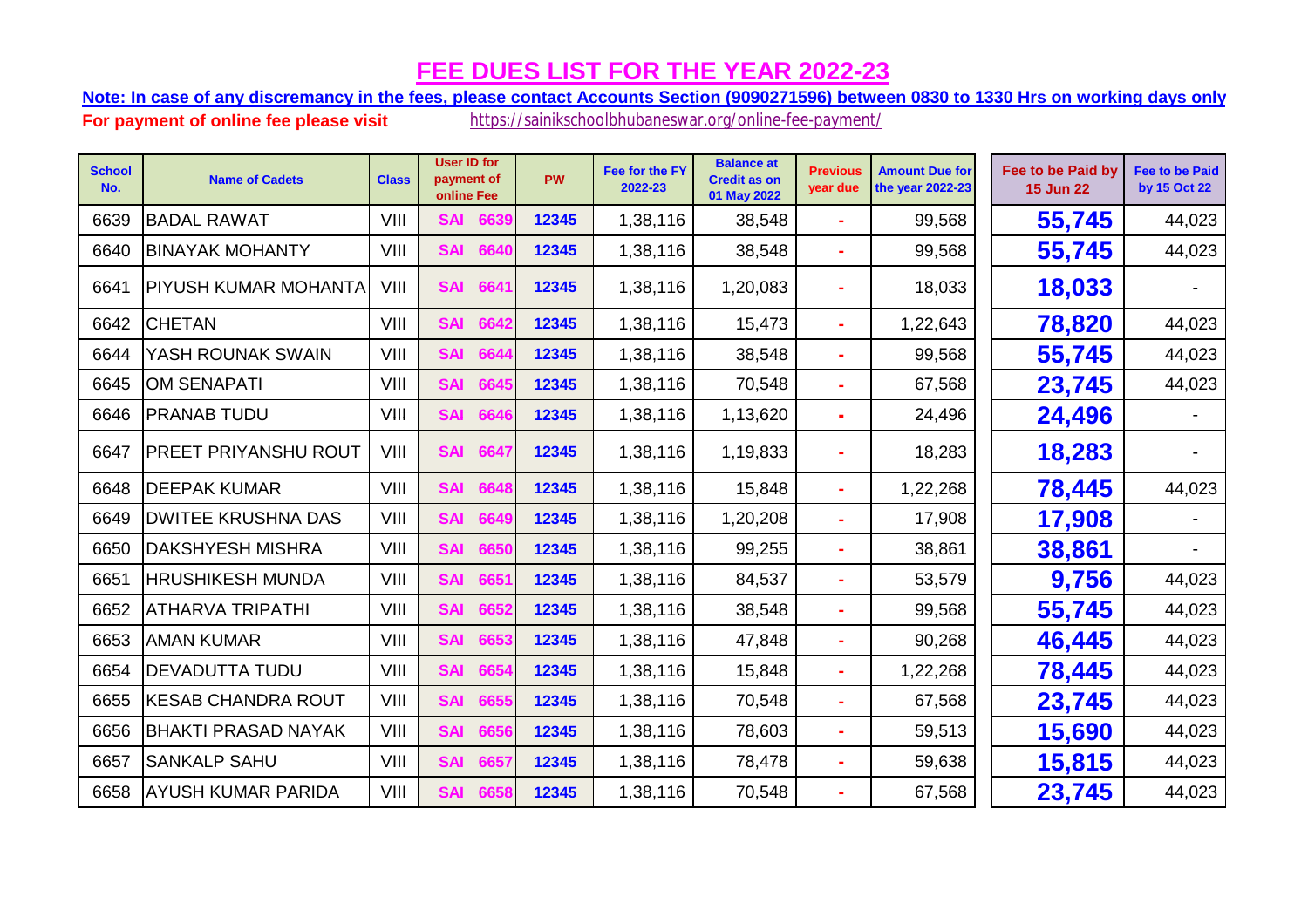**Note: In case of any discremancy in the fees, please contact Accounts Section (9090271596) between 0830 to 1330 Hrs on working days only.**

| <b>School</b><br>No. | <b>Name of Cadets</b>                   | <b>Class</b> | <b>User ID for</b><br>payment of<br>online Fee | PW    | Fee for the FY<br>2022-23 | <b>Balance at</b><br><b>Credit as on</b><br>01 May 2022 | <b>Previous</b><br>year due | <b>Amount Due for</b><br>the year 2022-23 | Fee to be Paid by<br><b>15 Jun 22</b> | <b>Fee to be Paid</b><br>by 15 Oct 22 |
|----------------------|-----------------------------------------|--------------|------------------------------------------------|-------|---------------------------|---------------------------------------------------------|-----------------------------|-------------------------------------------|---------------------------------------|---------------------------------------|
| 6659                 | KATHIT DUTTA<br>MAJUMDER                | VIII         | <b>SAI</b><br>6659                             | 12345 | 1,38,116                  | 1,01,457                                                | ÷.                          | 36,659                                    | 36,659                                |                                       |
| 6660                 | <b>CHANDAN KUMAR</b>                    | VIII         | <b>SAI</b><br>6660                             | 12345 | 1,38,116                  | 70,423                                                  | ÷                           | 67,693                                    | 23,870                                | 44,023                                |
| 6661                 | <b>BIVASH PANDA</b>                     | VIII         | <b>SAI</b><br>6661                             | 12345 | 1,38,116                  | 1,20,208                                                | $\sim$                      | 17,908                                    | 17,908                                |                                       |
| 6662                 | <b>SHASWAT SUVENDU</b><br><b>PARIDA</b> | VIII         | <b>SAI</b><br>6662                             | 12345 | 1,38,116                  | 1,20,208                                                |                             | 17,908                                    | 17,908                                |                                       |
| 6663                 | <b>SWADHIN PRASAD</b><br><b>SAHOO</b>   | VIII         | <b>SAI</b><br>6663                             | 12345 | 1,38,116                  | 1,20,083                                                |                             | 18,033                                    | 18,033                                |                                       |
| 6664                 | CHINMAY KUMAR PUHAN                     | VIII         | <b>SAI</b><br>6664                             | 12345 | 1,38,116                  | 70,423                                                  |                             | 67,693                                    | 23,870                                | 44,023                                |
| 6665                 | <b>AJAY</b>                             | VIII         | <b>SAI</b><br>6665                             | 12345 | 1,38,116                  | 15,848                                                  | ×.                          | 1,22,268                                  | 78,445                                | 44,023                                |
| 6666                 | <b>ATUL RAJ</b>                         | VIII         | <b>SAI</b><br>6666                             | 12345 | 1,38,116                  | 15,848                                                  | ÷                           | 1,22,268                                  | 78,445                                | 44,023                                |
| 6667                 | <b>AMAN KUMAR</b>                       | VIII         | <b>SAI</b><br>6667                             | 12345 | 1,38,116                  | 38,548                                                  | $\sim$                      | 99,568                                    | 55,745                                | 44,023                                |
| 6668                 | <b>DEEPAK TOMAR</b>                     | VIII         | <b>SAI</b><br>6668                             | 12345 | 1,38,116                  | 15,848                                                  |                             | 1,22,268                                  | 78,445                                | 44,023                                |
| 6670                 | <b>NISHANT KUMAR</b>                    | VIII         | <b>SAI</b><br>6670                             | 12345 | 1,38,116                  | 25,148                                                  | ÷                           | 1,12,968                                  | 69,145                                | 44,023                                |
| 6671                 | <b>RISHABH RANJAN</b>                   | VIII         | 667<br><b>SAI</b>                              | 12345 | 1,38,116                  | 15,848                                                  |                             | 1,22,268                                  | 78,445                                | 44,023                                |
| 6672                 | <b>ASHUTOSH PRASAD</b>                  | VIII         | <b>SAI</b><br>6672                             | 12345 | 1,38,116                  | 15,848                                                  | ÷.                          | 1,22,268                                  | 78,445                                | 44,023                                |
| 6673                 | <b>MUKESH MAJHI</b>                     | VIII         | <b>SAI</b><br>6673                             | 12345 | 1,38,116                  | 98,798                                                  | $\sim$                      | 39,318                                    | 39,318                                |                                       |
| 6674                 | <b>DEEPANSHU</b>                        | VIII         | <b>SAI</b><br>6674                             | 12345 | 1,38,116                  | 70,423                                                  |                             | 67,693                                    | 23,870                                | 44,023                                |
| 6675                 | <b>SWASTI RANJAN DAS</b>                | VIII         | <b>SAI</b><br>6675                             | 12345 | 1,38,116                  | 1,19,958                                                | $\sim$                      | 18,158                                    | 18,158                                |                                       |
| 6676                 | SATYANARAYAN<br>PRADHAN                 | VIII         | <b>SAI</b><br>6676                             | 12345 | 1,38,116                  | 1,20,208                                                |                             | 17,908                                    | 17,908                                |                                       |
| 6677                 | <b>ANSHUMAAN BADHAI</b>                 | VIII         | <b>SAI</b><br>6677                             | 12345 | 1,38,116                  | 99,380                                                  |                             | 38,736                                    | 38,736                                |                                       |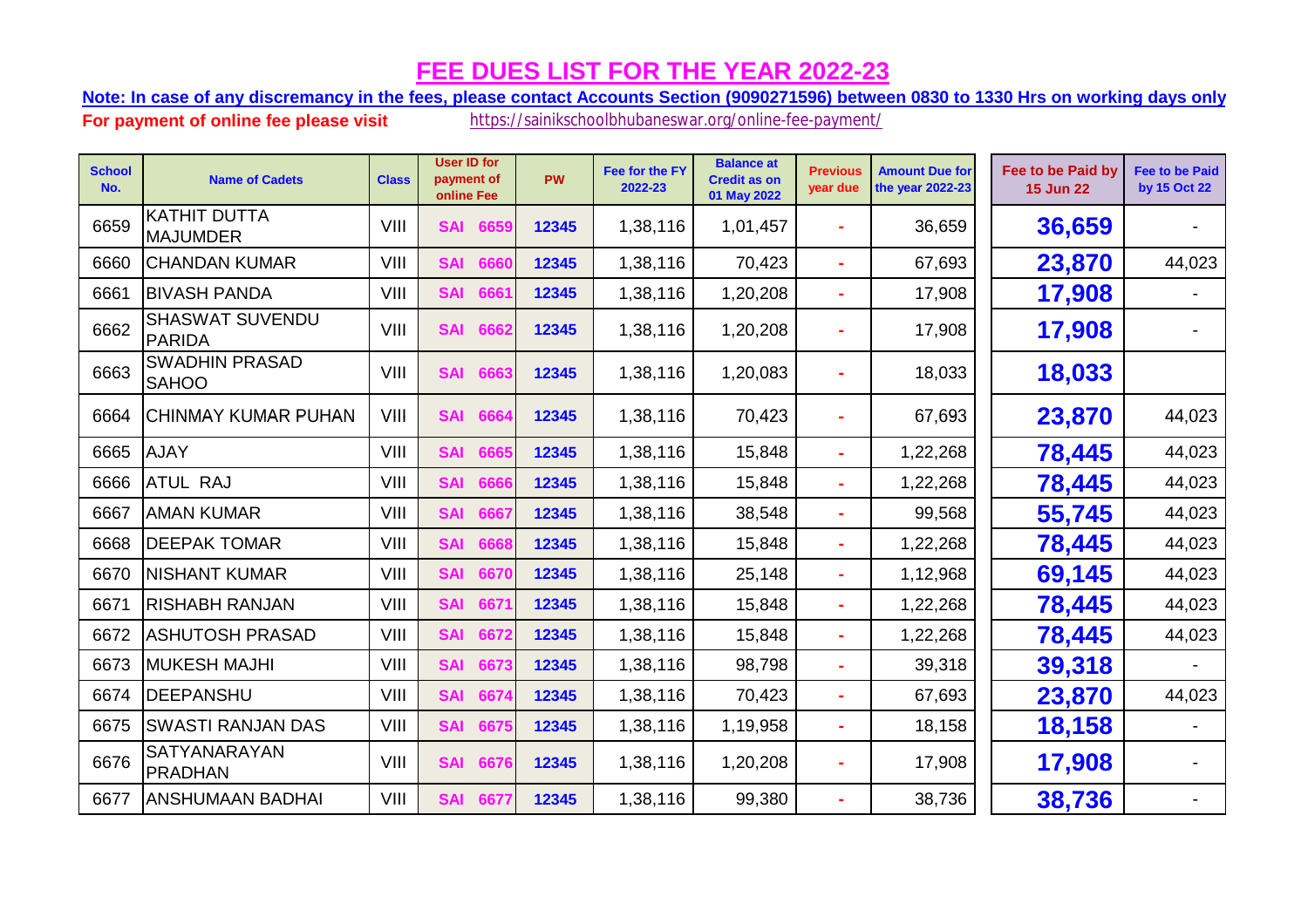**Note: In case of any discremancy in the fees, please contact Accounts Section (9090271596) between 0830 to 1330 Hrs on working days only.**

| <b>School</b><br>No. | <b>Name of Cadets</b>                  | <b>Class</b> | <b>User ID for</b><br>payment of<br>online Fee | <b>PW</b> | Fee for the FY<br>2022-23 | <b>Balance at</b><br><b>Credit as on</b><br>01 May 2022 | <b>Previous</b><br>year due | <b>Amount Due for</b><br>the year 2022-23 | Fee to be Paid by<br><b>15 Jun 22</b> | <b>Fee to be Paid</b><br>by 15 Oct 22 |
|----------------------|----------------------------------------|--------------|------------------------------------------------|-----------|---------------------------|---------------------------------------------------------|-----------------------------|-------------------------------------------|---------------------------------------|---------------------------------------|
| 6679                 | <b>HARSHAL PAWAR</b>                   | VIII         | 6679<br><b>SAI</b>                             | 12345     | 1,38,116                  | 70,548                                                  |                             | 67,568                                    | 23,745                                | 44,023                                |
| 6680                 | <b>PREM KUMAR</b>                      | VIII         | <b>SAI</b><br>6680                             | 12345     | 1,38,116                  | 17,348                                                  | $\sim$                      | 1,20,768                                  | 76,945                                | 44,023                                |
| 6681                 | <b>VISHAL KUMAR</b>                    | VIII         | <b>SAI</b><br>6681                             | 12345     | 1,38,116                  | 38,424                                                  |                             | 99,692                                    | 55,869                                | 44,023                                |
| 6682                 | <b>SONU KUMAR</b>                      | VIII         | <b>SAI</b><br>6682                             | 12345     | 1,38,116                  | 25,148                                                  |                             | 1,12,968                                  | 69,145                                | 44,023                                |
| 6683                 | <b>PRINCE KUMAR</b>                    | VIII         | <b>SAI</b><br>6683                             | 12345     | 1,38,116                  | 38,548                                                  | $\sim$                      | 99,568                                    | 55,745                                | 44,023                                |
| 6684                 | <b>SHAURYA RANJAN JENA</b>             | VIII         | <b>SAI</b><br>6684                             | 12345     | 1,38,116                  | 31,848                                                  |                             | 1,06,268                                  | 62,445                                | 44,023                                |
| 6685                 | <b>DIBYAJYOTI PRADHAN</b>              | VIII         | <b>SAI</b><br>6685                             | 12345     | 1,38,116                  | 70,423                                                  |                             | 67,693                                    | 23,870                                | 44,023                                |
| 6687                 | <b>MAHESH PRASAD NAYAK</b>             | VIII         | <b>SAI</b><br>6687                             | 12345     | 1,38,116                  | 99,505                                                  |                             | 38,611                                    | 38,611                                |                                       |
| 6688                 | <b>SHRIYANSH MAHAPATRA</b>             | VIII         | <b>SAI</b><br>6688                             | 12345     | 1,38,116                  | 78,353                                                  |                             | 59,763                                    | 15,940                                | 44,023                                |
| 6689                 | <b>KAUSHIK GURUGUBELLI</b>             | VIII         | <b>SAI</b><br>6689                             | 12345     | 1,38,116                  | 15,848                                                  |                             | 1,22,268                                  | 78,445                                | 44,023                                |
| 6690                 | <b>SURAJ SHEE</b>                      | VIII         | <b>SAI</b><br>6690                             | 12345     | 1,38,116                  | 15,848                                                  |                             | 1,22,268                                  | 78,445                                | 44,023                                |
| 6692                 | <b>HITESH NAYAK</b>                    | VIII         | <b>SAI</b><br>6692                             | 12345     | 1,38,116                  | 1,20,208                                                | ×.                          | 17,908                                    | 17,908                                |                                       |
| 6694                 | <b>PRAMOD KUMAR</b><br><b>MAHANAND</b> | VIII         | <b>SAI</b><br>6694                             | 12345     | 1,38,116                  | 1,08,493                                                |                             | 29,623                                    | 29,623                                |                                       |
| 6695                 | <b>YOGENDER</b>                        | VIII         | <b>SAI</b><br>6695                             | 12345     | 1,38,116                  | 70,548                                                  |                             | 67,568                                    | 23,745                                | 44,023                                |
| 6696                 | SOURIYAN SUSWAGAT<br>PRADHAN           | VIII         | <b>SAI</b><br>6696                             | 12345     | 1,38,116                  | 1,20,208                                                |                             | 17,908                                    | 17,908                                |                                       |
| 6697                 | <b>RITESH KAR</b>                      | VIII         | <b>SAI</b><br>6697                             | 12345     | 1,38,116                  | 47,848                                                  |                             | 90,268                                    | 46,445                                | 44,023                                |
| 6698                 | <b>BINAY KISHAN</b>                    | VIII         | <b>SAI</b><br>6698                             | 12345     | 1,38,116                  | 38,548                                                  | $\sim$                      | 99,568                                    | 55,745                                | 44,023                                |
| 6699                 | <b>OMM SAI JENA</b>                    | VIII         | <b>SAI</b><br>6699                             | 12345     | 1,38,116                  | 38,548                                                  |                             | 99,568                                    | 55,745                                | 44,023                                |
| 6700                 | <b>NIKHIL KUMAR</b>                    | VIII         | <b>SAI</b><br>6700                             | 12345     | 1,38,116                  | 32,511                                                  |                             | 1,05,605                                  | 61,782                                | 44,023                                |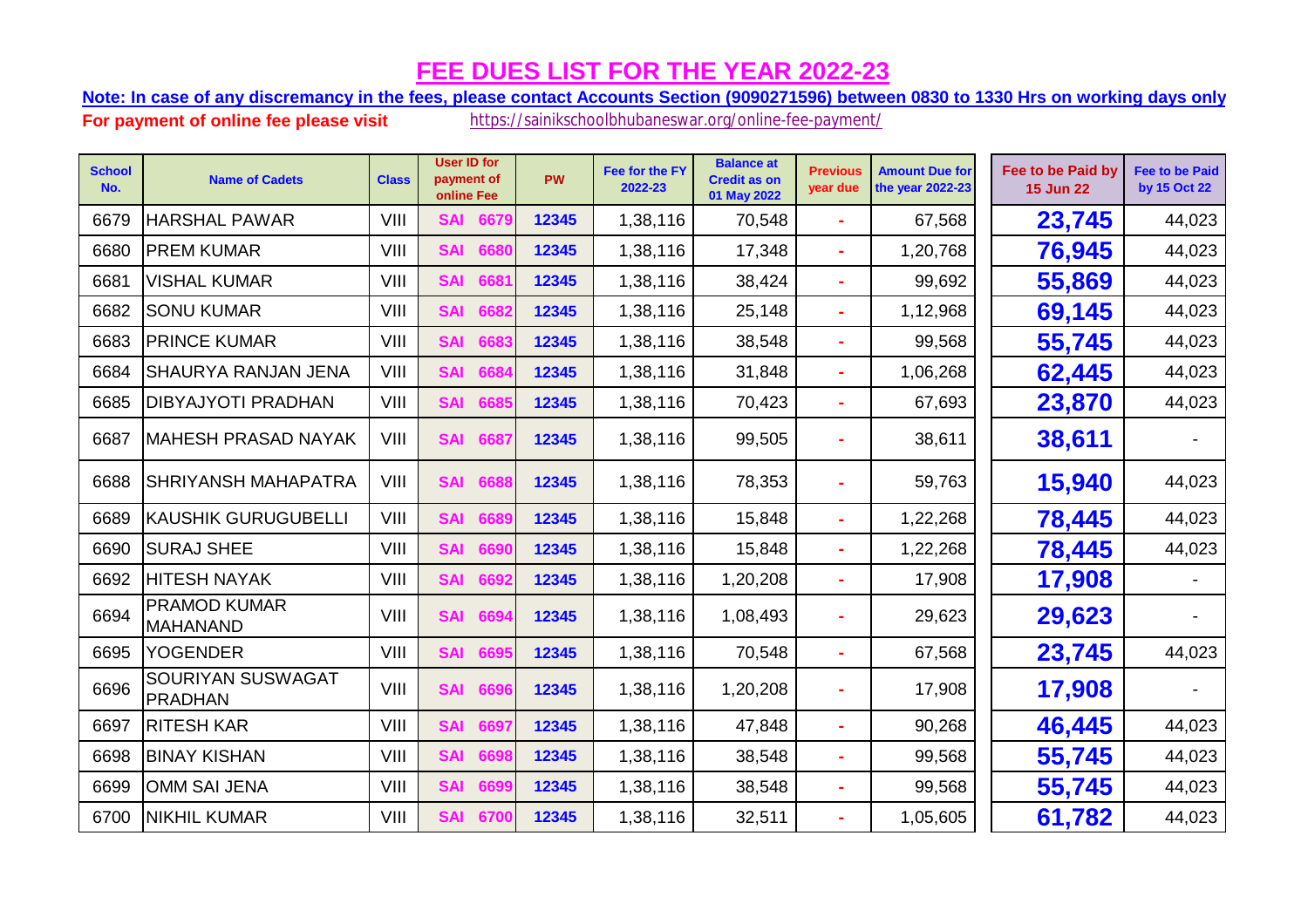**Note: In case of any discremancy in the fees, please contact Accounts Section (9090271596) between 0830 to 1330 Hrs on working days only.**

| <b>School</b><br>No. | <b>Name of Cadets</b>          | <b>Class</b> | <b>User ID for</b><br>payment of<br>online Fee | <b>PW</b> | Fee for the FY<br>2022-23 | <b>Balance at</b><br><b>Credit as on</b><br>01 May 2022 | <b>Previous</b><br>year due | <b>Amount Due for</b><br>the year 2022-23 | Fee to be Paid by<br><b>15 Jun 22</b> | <b>Fee to be Paid</b><br>by 15 Oct 22 |
|----------------------|--------------------------------|--------------|------------------------------------------------|-----------|---------------------------|---------------------------------------------------------|-----------------------------|-------------------------------------------|---------------------------------------|---------------------------------------|
| 6701                 | <b>ANUBHAV PRANAY</b>          | VIII         | <b>SAI</b><br>6701                             | 12345     | 1,38,116                  | 15,723                                                  | ÷.                          | 1,22,393                                  | 78,570                                | 44,023                                |
| 6702                 | <b>BHABANI SHANKAR BARIK</b>   | VIII         | 6702<br><b>SAI</b>                             | 12345     | 1,38,116                  | 78,054                                                  |                             | 60,062                                    | 16,239                                | 44,023                                |
| 6703                 | <b>BALABHADRA SUNDARAY</b>     | VIII         | <b>SAI</b><br>6703                             | 12345     | 1,38,116                  | 31,723                                                  |                             | 1,06,393                                  | 62,570                                | 44,023                                |
| 6704                 | <b>ARNAV PRIYE SINGH</b>       | VIII         | <b>SAI</b><br>6704                             | 12345     | 1,38,116                  | 79,348                                                  | ÷                           | 58,768                                    | 14,945                                | 44,023                                |
| 6705                 | <b>NITISH KUMAR</b>            | VIII         | <b>SAI</b><br>6705                             | 12345     | 1,38,116                  | 38,548                                                  | ÷                           | 99,568                                    | 55,745                                | 44,023                                |
| 6707                 | <b>PRINCE PANDA</b>            | VIII         | <b>SAI</b><br>6707                             | 12345     | 1,38,116                  | 55,778                                                  | $\blacksquare$              | 82,338                                    | 38,515                                | 44,023                                |
| 6708                 | <b>SANIDHYA CHAND</b>          | VIII         | <b>SAI</b><br>6708                             | 12345     | 1,38,116                  | 38,423                                                  |                             | 99,693                                    | 55,870                                | 44,023                                |
| 6709                 | <b>PRIYA RANJAN SAHU</b>       | VIII         | <b>SAI</b><br>6709                             | 12345     | 1,38,116                  | 31,848                                                  |                             | 1,06,268                                  | 62,445                                | 44,023                                |
| 6710                 | <b>SOMYA SAGAR NAYAK</b>       | VIII         | <b>SAI</b><br>6710                             | 12345     | 1,38,116                  | 1,19,958                                                | ٠                           | 18,158                                    | 18,158                                |                                       |
| 6711                 | PRIYANSHU<br>SATYAPRAGNYA ROUT | VIII         | <b>SAI</b><br>6711                             | 12345     | 1,38,116                  | 1,27,694                                                |                             | 10,422                                    | 10,422                                |                                       |
| 6712                 | <b>NAMAN SAHU</b>              | VIII         | <b>SAI</b><br>6712                             | 12345     | 1,38,116                  | 75,743                                                  |                             | 62,373                                    | 18,550                                | 44,023                                |
| 6713                 | <b>PIUSHARANJAN PRADHAN</b>    | VIII         | <b>SAI</b><br>6713                             | 12345     | 1,38,116                  | 1,19,708                                                |                             | 18,408                                    | 18,408                                |                                       |
| 6714                 | <b>ANUP RAJ</b>                | VIII         | <b>SAI</b><br>6714                             | 12345     | 1,38,116                  | 1,20,408                                                |                             | 17,708                                    | 17,708                                |                                       |
| 6715                 | <b>SOHAN DEWASI</b>            | VIII         | <b>SAI</b><br>6715                             | 12345     | 1,38,116                  | 38,423                                                  |                             | 99,693                                    | 55,870                                | 44,023                                |
| 6717                 | <b>SWASTIK BISWAL</b>          | VIII         | <b>SAI</b><br>671                              | 12345     | 1,38,116                  | 1,19,708                                                | ÷                           | 18,408                                    | 18,408                                |                                       |
| 6718                 | <b>PRATIK DIXIT</b>            | VIII         | 6718<br><b>SAI</b>                             | 12345     | 1,38,116                  | 47,848                                                  | ÷                           | 90,268                                    | 46,445                                | 44,023                                |
| 6719                 | <b>SUBHASISH KAR</b>           | VIII         | <b>SAI</b><br>6719                             | 12345     | 1,38,116                  | 31,848                                                  | ÷.                          | 1,06,268                                  | 62,445                                | 44,023                                |
| 6721                 | <b>MD SADIQUL AMIN</b>         | VIII         | <b>SAI</b><br>672'                             | 12345     | 1,38,116                  | 1,20,208                                                | ÷.                          | 17,908                                    | 17,908                                |                                       |
| 6722                 | <b>ARMAN SHAIK</b>             | VIII         | <b>SAI</b><br>6722                             | 12345     | 1,38,116                  | 1,20,083                                                |                             | 18,033                                    | 18,033                                |                                       |